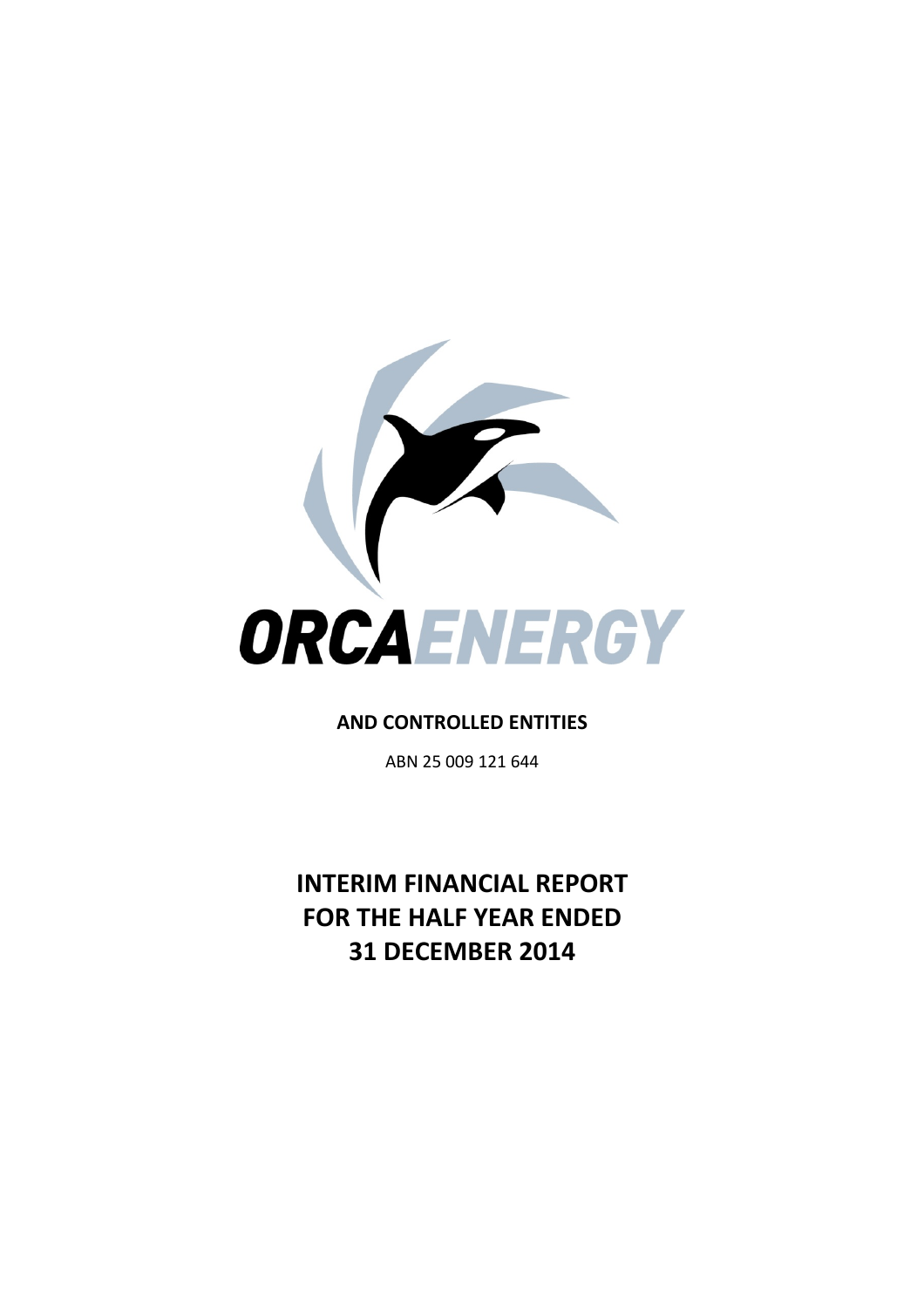# **Contents**

These interim financial statements do not include all the notes of the type normally included in the annual financial statements. Accordingly, these financial statements are to be read in conjunction with the annual financial statements for the year ended 30 June 2014 and any public announcements made by Orca Energy Limited during the interim reporting period in accordance with the continuous disclosure requirements of the *Corporations Act 2001.*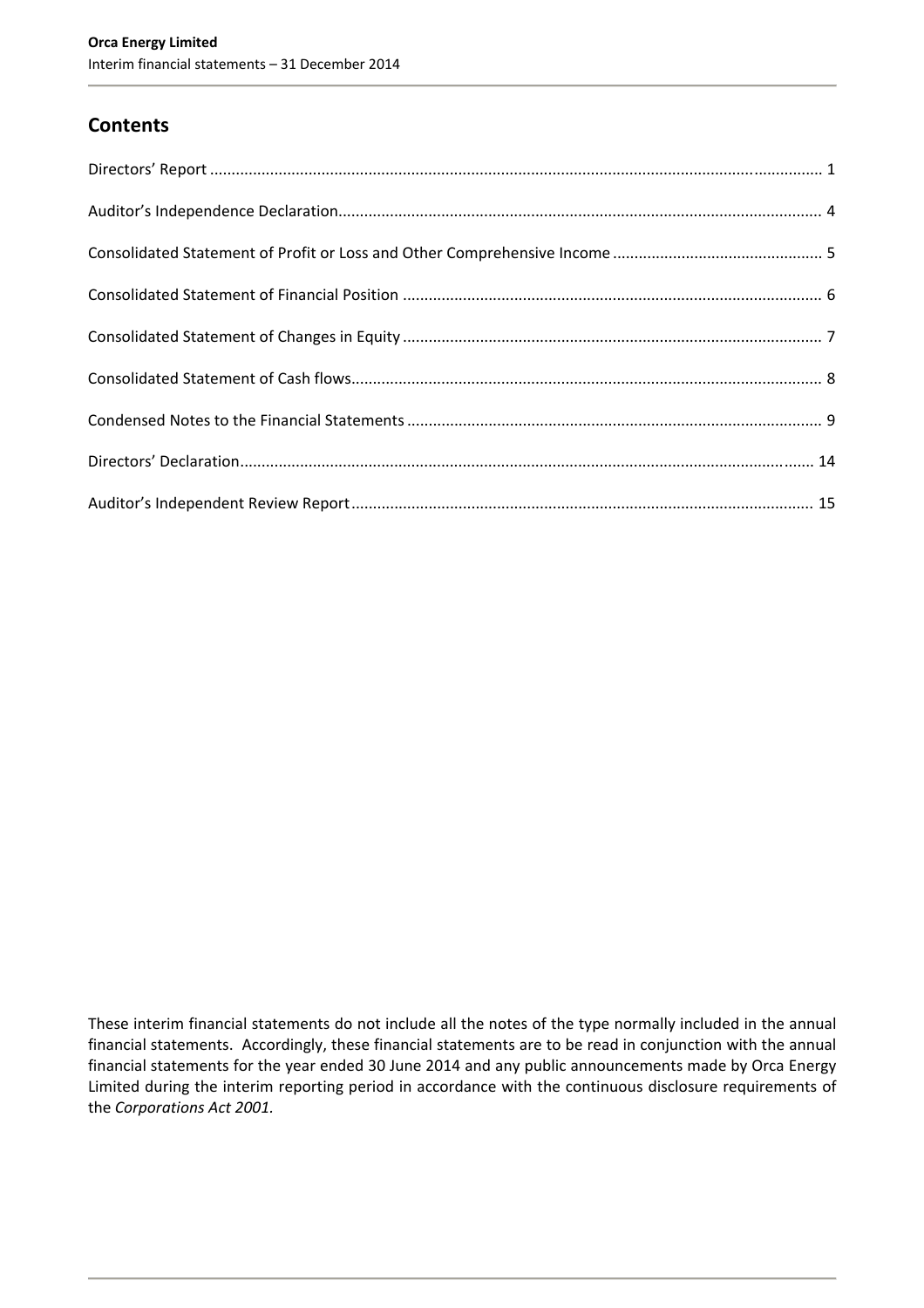# **Directors' Report**

Your directors present their report on the consolidated entity of Orca Energy Limited ("Company") and its controlled entities ("Group") at the end of, or during, the half year ended 31 December 2014.

# **Directors**

The persons who were directors of Orca Energy Limited during the half year and up to the date of this report are:

Mr Greg Bandy (Managing Director) Mr Jason Bontempo (Non‐Executive Director) Mr Nathan Rayner (Non‐Executive Director) – appointed 23 October 2014 Mr Jeremy King (Non‐Executive Director) – resigned 23 October 2014

# **Review of Operations for the Half Year ended 31 December 2014**

The consolidated Statement of Profit or Loss and Other Comprehensive Income shows a consolidated total comprehensive loss for the half year ended 31 December 2014 to members of \$845,773 (2013: total comprehensive profit of \$1,552,215).

# PPL 251 & PRL 117 ‐ Cooper Basin, South Australia

Production from the Burruna Field for the period was 17,185 barrels of oil, net to Orca, with the number of barrels sold, net to Orca, being 20,572. Revenue received from barrels sold was \$1,872,573 with total cash received for the period being \$2,272,094, which included payments for barrels sold in the previous period.

During the period the water cut at Burruna climbed and oil production was constrained. The Operator undertook various facility modifications to increase the liquid handling capacity at the facility to maintain the gross oil production rate at over 300bopd. This capacity expansion will continue in the first half of 2015 and should result effectively in only a modest decline in production rate net to Orca for the next period.

Orca is supporting the Operator to continue to maximise the production and optimise operating expenditures to maintain profitability in the current price environment.

# PEL 110 - Cooper Basin, South Australia

The Akela‐1 exploration well spudded on 29 October and was drilled to a total depth of 2,676 metres to evaluate stacked oil potential across an interpreted four‐way dip‐closed structure in the northern flank of the Cooper Basin. The well encountered trace to poor oil shows, with the best oil shows occurring in the Birkhead Formation. A basal sandstone in the Birkhead Formation was identified as a potential hydrocarbon bearing zone however several attempts to sample reservoir fluids from this formation were unsuccessful due to poor borehole conditions. The well was cased and suspended in mid‐November for future evaluation, with no further drilling planned in PEL 110 for FY15. Additional review and analysis will be undertaken during the second half of FY15.

While both the Akela-1 well and Senex Energy Limited's (JV partner and Operator) regional Northern Cooper Basin campaign did not result in the discovery of commercially exploitable reserves, it did, according to Senex, provide for the collection of valuable technical data in this underexplored region of the Cooper Basin. Drilling on four‐way dip‐closed structures proved that oil has migrated into the region, however the structures drilled generally exhibited poor reservoir and/or uneconomic quantities of oil.

Subject to JV approval, Senex's next phase of their campaign will involve applying AVO and inversion processes to the Cordillo and Dundinna 3D seismic surveys, using shear sonic data gained from the recent northern drilling program. The aim of these processes is to identify stratigraphic traps with favourable reservoir qualities and large reserves potential. Such traps have not previously been explored in this area as technologies have only evolved in recent years.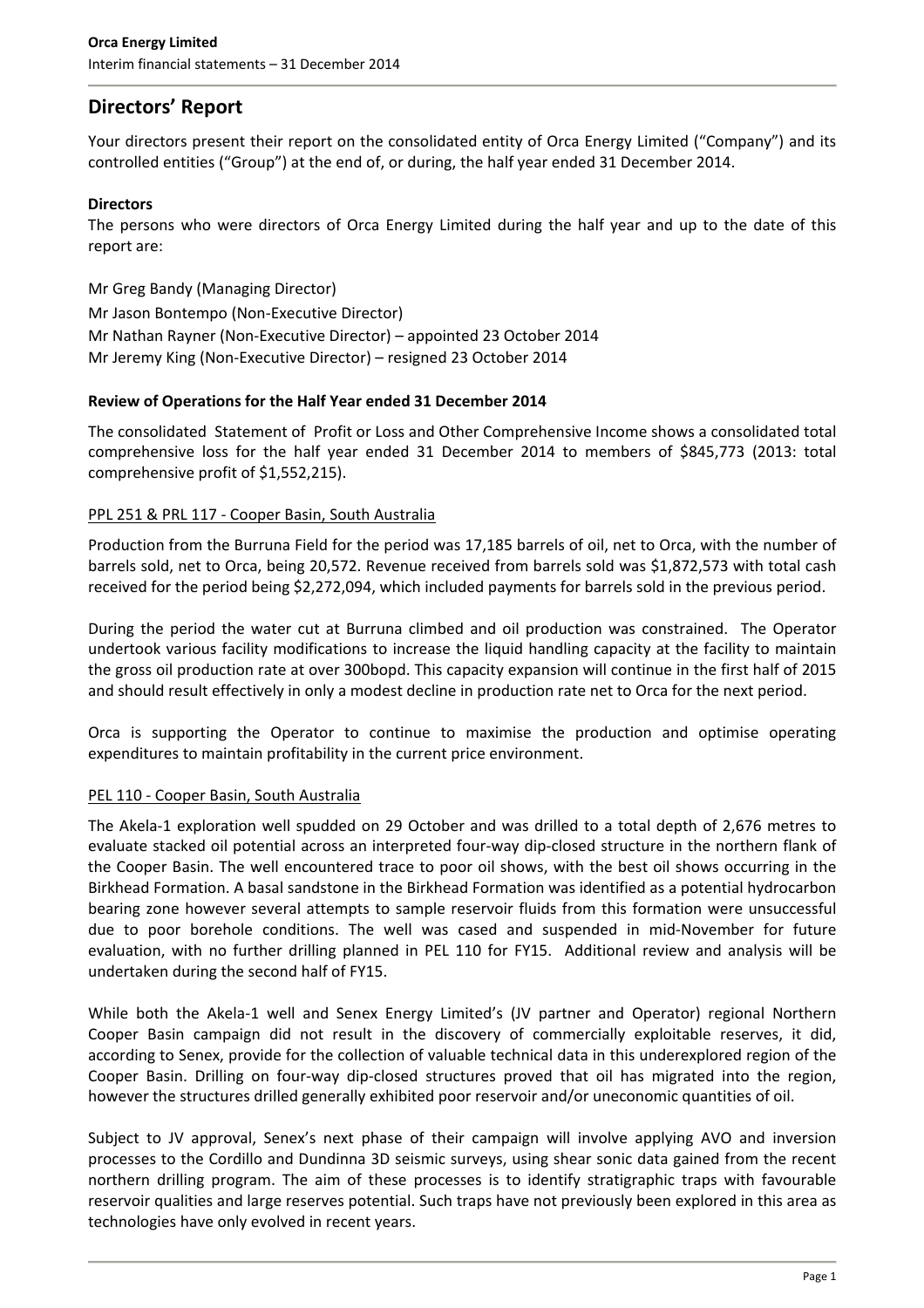# Seabiscuit – Texas

During the period, NEU Oil & Gas LLC and Highland Minerals Inc (the "Project Generators") officially advised Orca of the need to appoint a successor Operator under the JOA after Dan A. Hughes Company made a decision to relinquish its interest in the prospect and assign all leases back to the Project Generators. Hughes cited land access issues, geological risk and gas prices as reasons for its decision. This was obviously in contrast to Hughes' previously advised position regarding the project and its drilling intentions.

In 4Q 2014 the Project Generators initiated contact with a drilling contractor to explore the option of drilling the Seabiscuit prospect with a barge rig. This option was thought to be cost prohibitive in the past, but with the recent drop in commodity prices and drill rigs being stacked, it is believed that this logistically simpler approach may now be more cost effective than barging a rig out to the barrier island and transporting it along the beach.

NEU Oil & Gas also began work with a geophysicist to remap the prospect on reprocessed 3D data. The reprocessed data affirms the original data with the fundamentals of the prospect remaining unchanged, that is a large structural closure up‐thrown to a major growth fault.

Whilst NEU Oil & Gas has been approached by a number of investors wishing to invest in the prospect and its drilling, they are yet to find one willing to operate. Their focus, therefore, remains on finding an operator and maintaining the leases required to keep the prospect in order.

Realistically, it is unlikely that this prospect will be drilled until 4Q 2015 at the earliest, and it will most likely be drilled later, with Orca monitoring the current oil & gas environment and market to determine whether it will commit to a drill program should it eventuate.

### **Corporate**

On 23 October 2014 the Company announced the appointment of Nathan Rayner to the Board of Directors following the resignation of Jeremy King.

On 3 December 2014 500,000 unlisted options, exercisable at \$0.16 expired unexercised.

### **Events subsequent to Reporting Date**

On 13 March 2015 Orca announced that it had entered into a binding Sales Agreement (the Transaction) with Senex Energy Limited (ASX: SXY) to sell its Cooper Basin Assets for approximately \$2,000,000 in cash, with an effective date of 1 January 2015. Orca (and its wholly owned subsidiary, Komodo Energy Pty Ltd (Komodo)) will sell to Senex the following permit and associated joint venture interests:

- i. Komodo's 20% interest in Burruna oil field, being petroleum production licence 251 (PPL 251)
- ii. Komodo's 20% interest in Fury oil field and petroleum retention licence 117 (PRL 117)
- iii. Orca's 20% interest in petroleum exploration licence 110 (PEL 110).

The Transaction is subject to regulatory approvals, with settlement expected to occur on or before 31 May 2015.

Throughout the course of the past year, Orca has worked very closely and effectively with Senex Energy in trying to deliver value to shareholders via these assets. Given the assets will require further investment, the monetisation of Orca's Cooper Basin interests is a prudent course of action in the current low oil price environment and will enable Orca to focus its efforts and investment on its Seabiscuit project in Texas, USA as well as pursuing other opportunities.

The disposal of these assets will leave Orca with in excess of \$5,000,000 in cash (approx. 1.1c per share) and a board and management team focused on delivering long term and sustainable value for shareholders.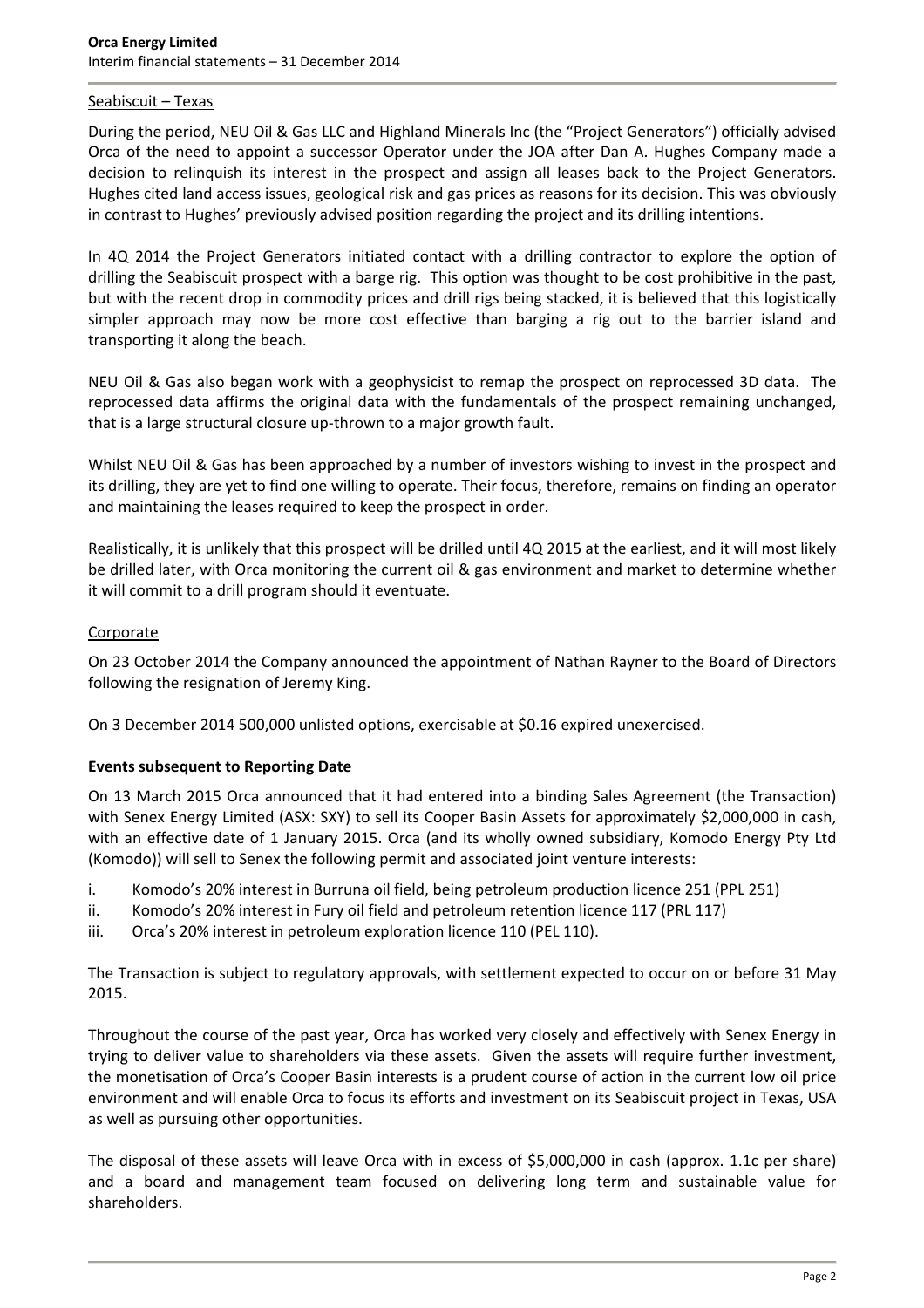# **Auditor's Independence Declaration**

Section 307C of the Corporations Act 2001 requires our auditors, to provide the Directors of the Company with an Independence Declaration in relation to the review of the half-year financial report. This Independence Declaration is set out on page 4 and forms part of this Directors' report for the half‐year ended 31 December 2014.

This report is signed in accordance with a resolution of the Board of Directors made pursuant to s.306(3) of the Corporations Act 2001.

Guse

Greg Bandy Managing Director

Perth, Western Australia, 16 March 2015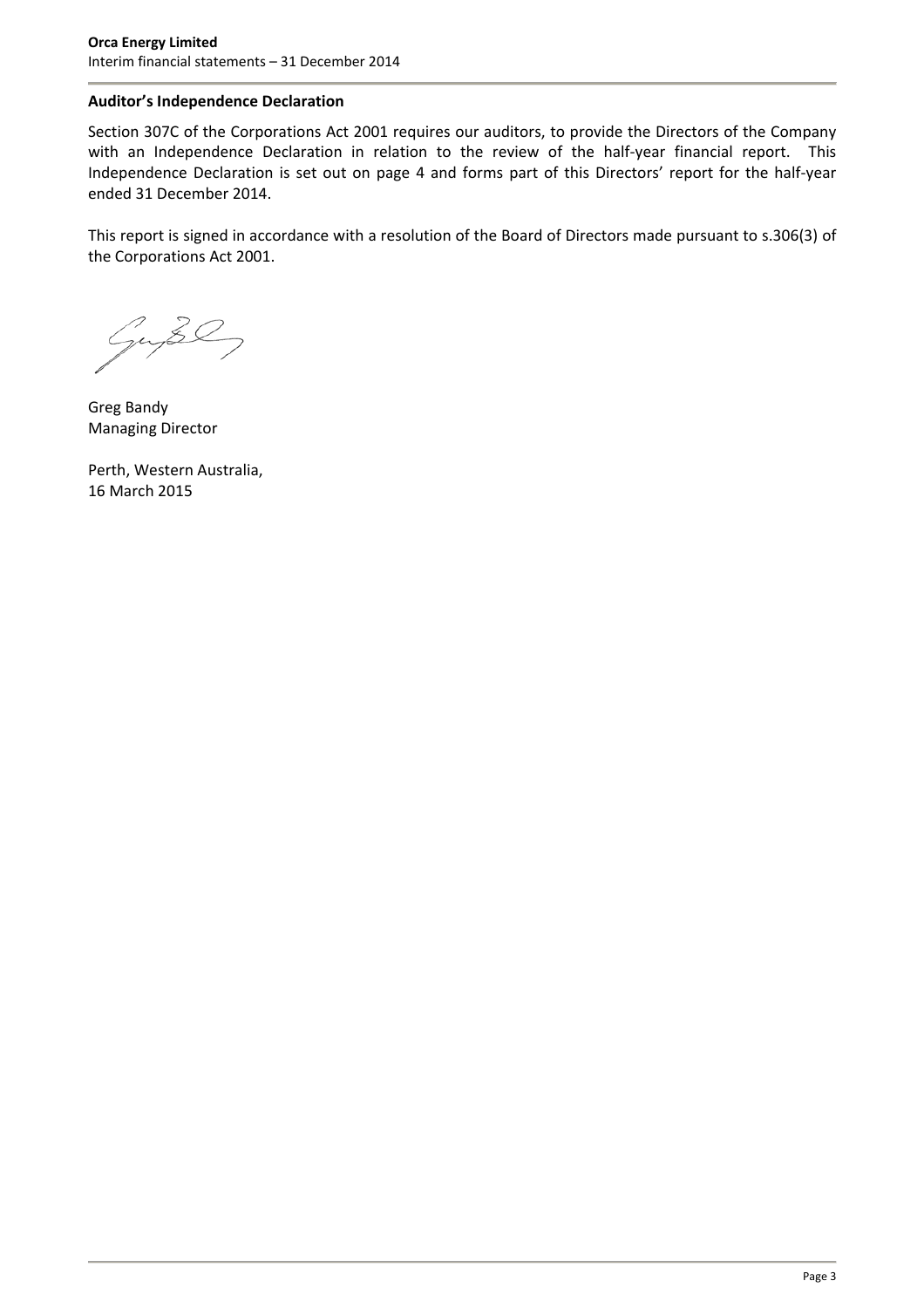Stantons International Audit and Consulting Pty Ltd trading as



PO Box 1908 West Perth WA 6872 Australia

Level 2, 1 Walker Avenue West Perth WA 6005 Australia

> Tel: +61 8 9481 3188 Fax: +61 8 9321 1204

ABN: 84 144 581 519 www.stantons.com.au

16 March 2015

Board of Directors Orca Energy Limited Level 1 35 Richardson Street West Perth WA 6005

Dear Sirs

### **RE: ORCA ENERGY LIMITED**

In accordance with section 307C of the Corporations Act 2001, I am pleased to provide the following declaration of independence to the directors of Orca Energy Limited.

As Audit Director for the review of the financial statements of Orca Energy Limited for the half year ended 31 December 2014, I declare that to the best of my knowledge and belief, there have been no contraventions of:

- (i) the auditor independence requirements of the Corporations Act 2001 in relation to the review; and
- (ii) any applicable code of professional conduct in relation to the review.

Yours faithfully

**STANTONS INTERNATIONAL AUDIT AND CONSULTING PTY LIMITED (Trading as Stantons International) (An Authorised Audit Company)**

Contin Cichuli

**Martin Michalik Director**

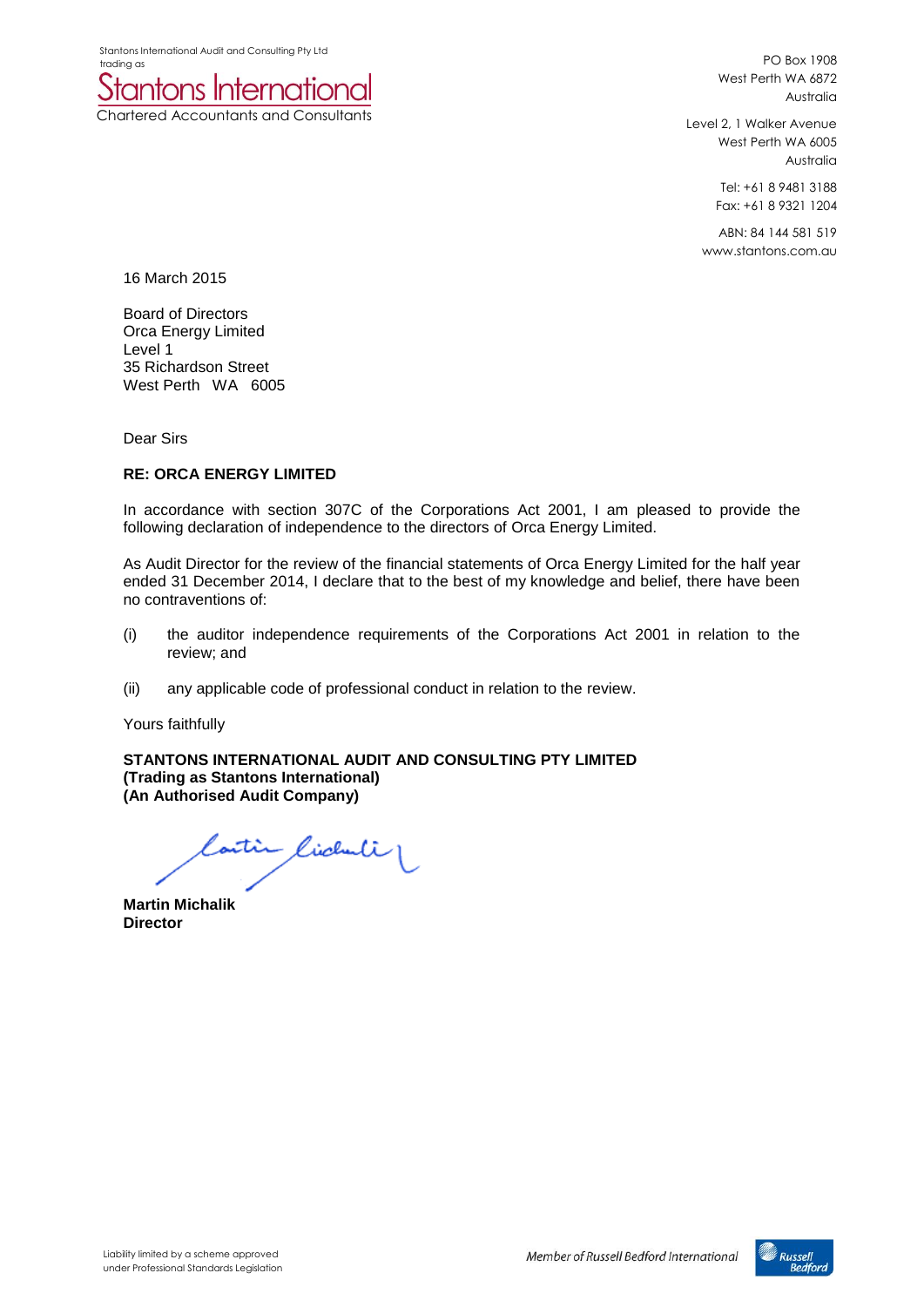# **Consolidated Statement of Profit or Loss and Other Comprehensive Income**

*for the half‐year ended 31 December 2014*

| 2014<br>2013<br><b>Note</b><br>S<br>\$<br>3<br>1,872,573<br>737,909<br>Revenue<br>Cost of Sales<br>4<br>(1,589,637)<br>(329, 892)<br><b>Gross Profit</b><br>282,936<br>408,017<br>Other income<br>4,131<br>34,287<br>Profit on Farmdown<br>12<br>1,840,000<br>General and administrative expenses<br>(29, 825)<br>(47, 143)<br>(73, 266)<br>(128, 360)<br>Compliance and regulatory expenses<br>Consultancy costs<br>(146,500)<br>(84, 258)<br>Employee benefits expense<br>(115, 260)<br>(177, 495)<br>Exploration expenditure impaired/written off<br>(1, 274, 951)<br>Travel expense<br>(11, 724)<br>Depreciation expense<br>(7, 288)<br>Share based payments expense<br>(214, 134)<br>Unrealised foreign exchange gain<br>2,555<br>444,720<br>(845, 773)<br>(Loss)/Profit before income tax expense<br>1,552,215<br>Income tax expense<br>(845, 773)<br>(Loss)/Profit after income tax expense<br>1,552,215<br>Other comprehensive income |
|-----------------------------------------------------------------------------------------------------------------------------------------------------------------------------------------------------------------------------------------------------------------------------------------------------------------------------------------------------------------------------------------------------------------------------------------------------------------------------------------------------------------------------------------------------------------------------------------------------------------------------------------------------------------------------------------------------------------------------------------------------------------------------------------------------------------------------------------------------------------------------------------------------------------------------------------------|
|                                                                                                                                                                                                                                                                                                                                                                                                                                                                                                                                                                                                                                                                                                                                                                                                                                                                                                                                               |
|                                                                                                                                                                                                                                                                                                                                                                                                                                                                                                                                                                                                                                                                                                                                                                                                                                                                                                                                               |
|                                                                                                                                                                                                                                                                                                                                                                                                                                                                                                                                                                                                                                                                                                                                                                                                                                                                                                                                               |
|                                                                                                                                                                                                                                                                                                                                                                                                                                                                                                                                                                                                                                                                                                                                                                                                                                                                                                                                               |
|                                                                                                                                                                                                                                                                                                                                                                                                                                                                                                                                                                                                                                                                                                                                                                                                                                                                                                                                               |
|                                                                                                                                                                                                                                                                                                                                                                                                                                                                                                                                                                                                                                                                                                                                                                                                                                                                                                                                               |
|                                                                                                                                                                                                                                                                                                                                                                                                                                                                                                                                                                                                                                                                                                                                                                                                                                                                                                                                               |
|                                                                                                                                                                                                                                                                                                                                                                                                                                                                                                                                                                                                                                                                                                                                                                                                                                                                                                                                               |
|                                                                                                                                                                                                                                                                                                                                                                                                                                                                                                                                                                                                                                                                                                                                                                                                                                                                                                                                               |
|                                                                                                                                                                                                                                                                                                                                                                                                                                                                                                                                                                                                                                                                                                                                                                                                                                                                                                                                               |
|                                                                                                                                                                                                                                                                                                                                                                                                                                                                                                                                                                                                                                                                                                                                                                                                                                                                                                                                               |
|                                                                                                                                                                                                                                                                                                                                                                                                                                                                                                                                                                                                                                                                                                                                                                                                                                                                                                                                               |
|                                                                                                                                                                                                                                                                                                                                                                                                                                                                                                                                                                                                                                                                                                                                                                                                                                                                                                                                               |
|                                                                                                                                                                                                                                                                                                                                                                                                                                                                                                                                                                                                                                                                                                                                                                                                                                                                                                                                               |
|                                                                                                                                                                                                                                                                                                                                                                                                                                                                                                                                                                                                                                                                                                                                                                                                                                                                                                                                               |
|                                                                                                                                                                                                                                                                                                                                                                                                                                                                                                                                                                                                                                                                                                                                                                                                                                                                                                                                               |
|                                                                                                                                                                                                                                                                                                                                                                                                                                                                                                                                                                                                                                                                                                                                                                                                                                                                                                                                               |
|                                                                                                                                                                                                                                                                                                                                                                                                                                                                                                                                                                                                                                                                                                                                                                                                                                                                                                                                               |
|                                                                                                                                                                                                                                                                                                                                                                                                                                                                                                                                                                                                                                                                                                                                                                                                                                                                                                                                               |
|                                                                                                                                                                                                                                                                                                                                                                                                                                                                                                                                                                                                                                                                                                                                                                                                                                                                                                                                               |
|                                                                                                                                                                                                                                                                                                                                                                                                                                                                                                                                                                                                                                                                                                                                                                                                                                                                                                                                               |
| Items that will not be reclassified subsequently to Profit or Loss                                                                                                                                                                                                                                                                                                                                                                                                                                                                                                                                                                                                                                                                                                                                                                                                                                                                            |
| Items that may be reclassified subsequently to Profit or Loss                                                                                                                                                                                                                                                                                                                                                                                                                                                                                                                                                                                                                                                                                                                                                                                                                                                                                 |
| Total other comprehensive income for the period after income tax                                                                                                                                                                                                                                                                                                                                                                                                                                                                                                                                                                                                                                                                                                                                                                                                                                                                              |
| Total comprehensive (loss)/income for the period<br>(845, 773)<br>1,552,215                                                                                                                                                                                                                                                                                                                                                                                                                                                                                                                                                                                                                                                                                                                                                                                                                                                                   |
| (Loss)/Profit attributable:                                                                                                                                                                                                                                                                                                                                                                                                                                                                                                                                                                                                                                                                                                                                                                                                                                                                                                                   |
| Owners of the parent<br>(845, 773)<br>1,552,215                                                                                                                                                                                                                                                                                                                                                                                                                                                                                                                                                                                                                                                                                                                                                                                                                                                                                               |
| Non-controlling interests                                                                                                                                                                                                                                                                                                                                                                                                                                                                                                                                                                                                                                                                                                                                                                                                                                                                                                                     |
| (845, 773)<br>1,552,215                                                                                                                                                                                                                                                                                                                                                                                                                                                                                                                                                                                                                                                                                                                                                                                                                                                                                                                       |
|                                                                                                                                                                                                                                                                                                                                                                                                                                                                                                                                                                                                                                                                                                                                                                                                                                                                                                                                               |
| Total comprehensive (loss)/profit attributable to:                                                                                                                                                                                                                                                                                                                                                                                                                                                                                                                                                                                                                                                                                                                                                                                                                                                                                            |
| Owners of the parent<br>(845, 773)<br>1,552,215                                                                                                                                                                                                                                                                                                                                                                                                                                                                                                                                                                                                                                                                                                                                                                                                                                                                                               |
| Non-controlling interests                                                                                                                                                                                                                                                                                                                                                                                                                                                                                                                                                                                                                                                                                                                                                                                                                                                                                                                     |
| (845, 773)<br>1,552,215                                                                                                                                                                                                                                                                                                                                                                                                                                                                                                                                                                                                                                                                                                                                                                                                                                                                                                                       |
| (0.19)<br>Basic and diluted (loss)/profit per share (cents per share)<br>0.29                                                                                                                                                                                                                                                                                                                                                                                                                                                                                                                                                                                                                                                                                                                                                                                                                                                                 |

The above consolidated statement of profit or loss and other comprehensive income should be read in conjunction with the *accompanying notes*.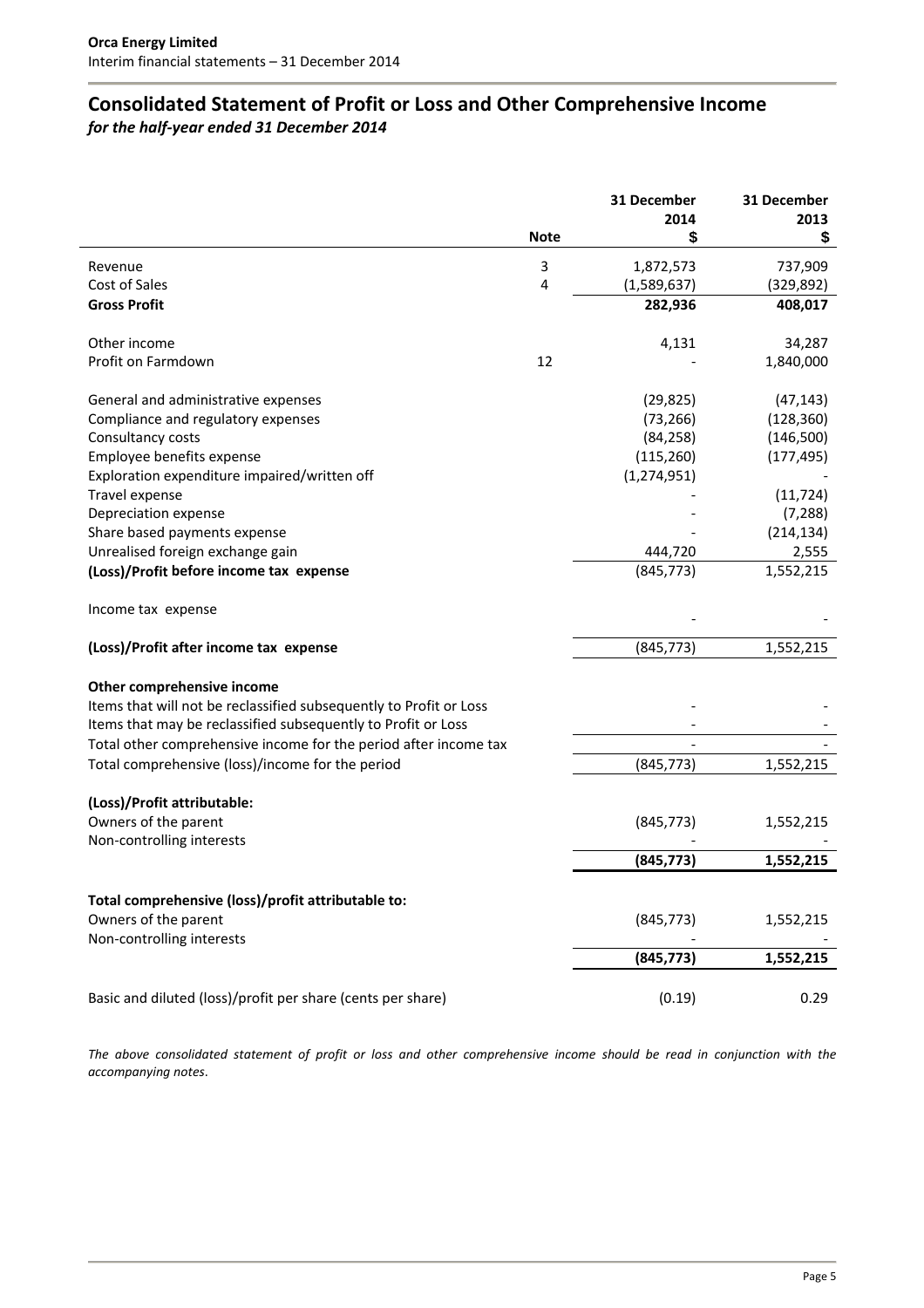# **Consolidated Statement of Financial Position**

*as at 31 December 2014*

|                                                  |             | 31 December    | 30 June        |
|--------------------------------------------------|-------------|----------------|----------------|
|                                                  | <b>Note</b> | 2014           | 2014           |
|                                                  |             | \$             | \$             |
| <b>ASSETS</b>                                    |             |                |                |
| <b>Current Assets</b>                            |             |                |                |
| Cash and cash equivalents                        |             | 3,147,374      | 2,768,502      |
| Trade and other receivables                      | 5           | 200,034        | 635,422        |
| Assets held for sale                             | 6           | 2,000,000      |                |
| Other assets                                     |             |                | 19,776         |
| Other financial assets                           |             | 400            | 400            |
| Oil Inventory                                    |             | 11,488         | 88,348         |
| <b>Total Current Assets</b>                      |             | 5,359,296      | 3,512,448      |
| <b>Non-Current Assets</b>                        |             |                |                |
| Exploration and evaluation expenditure           | 7           | 1,989,569      | 2,473,570      |
| Oil and gas properties                           | 8           |                | 2,404,118      |
| <b>Total Non-Current Assets</b>                  |             | 1,989,569      | 4,877,688      |
| <b>TOTAL ASSETS</b>                              |             | 7,348,865      | 8,390,136      |
| <b>LIABILITIES</b>                               |             |                |                |
| <b>Current Liabilities</b>                       |             |                |                |
| Trade and other payables                         |             | 427,695        | 608,194        |
| Provisions                                       |             | 12,684         | 27,683         |
| Liabilities associated with assets held for sale |             | 132,000        |                |
| <b>Total Current Liabilities</b>                 |             | 572,379        | 635,877        |
|                                                  |             |                |                |
| <b>Non-Current Liabilities</b>                   |             |                |                |
| Provisions                                       |             |                | 132,000        |
| <b>Total Non-Current Liabilities</b>             |             |                | 132,000        |
| <b>TOTAL LIABILITIES</b>                         |             | 572,379        | 767,877        |
| <b>NET ASSETS</b>                                |             | 6,776,486      | 7,622,259      |
| <b>EQUITY</b>                                    |             |                |                |
| <b>Issued Capital</b>                            | 9           | 28,630,786     | 28,630,786     |
| Reserves                                         | 10          | 2,255,331      | 2,255,331      |
| <b>Accumulated losses</b>                        |             | (24, 109, 631) | (23, 263, 858) |
| <b>TOTAL EQUITY</b>                              |             | 6,776,486      | 7,622,259      |
|                                                  |             |                |                |

The above consolidated statement of financial position should be read in conjunction with the accompanying notes.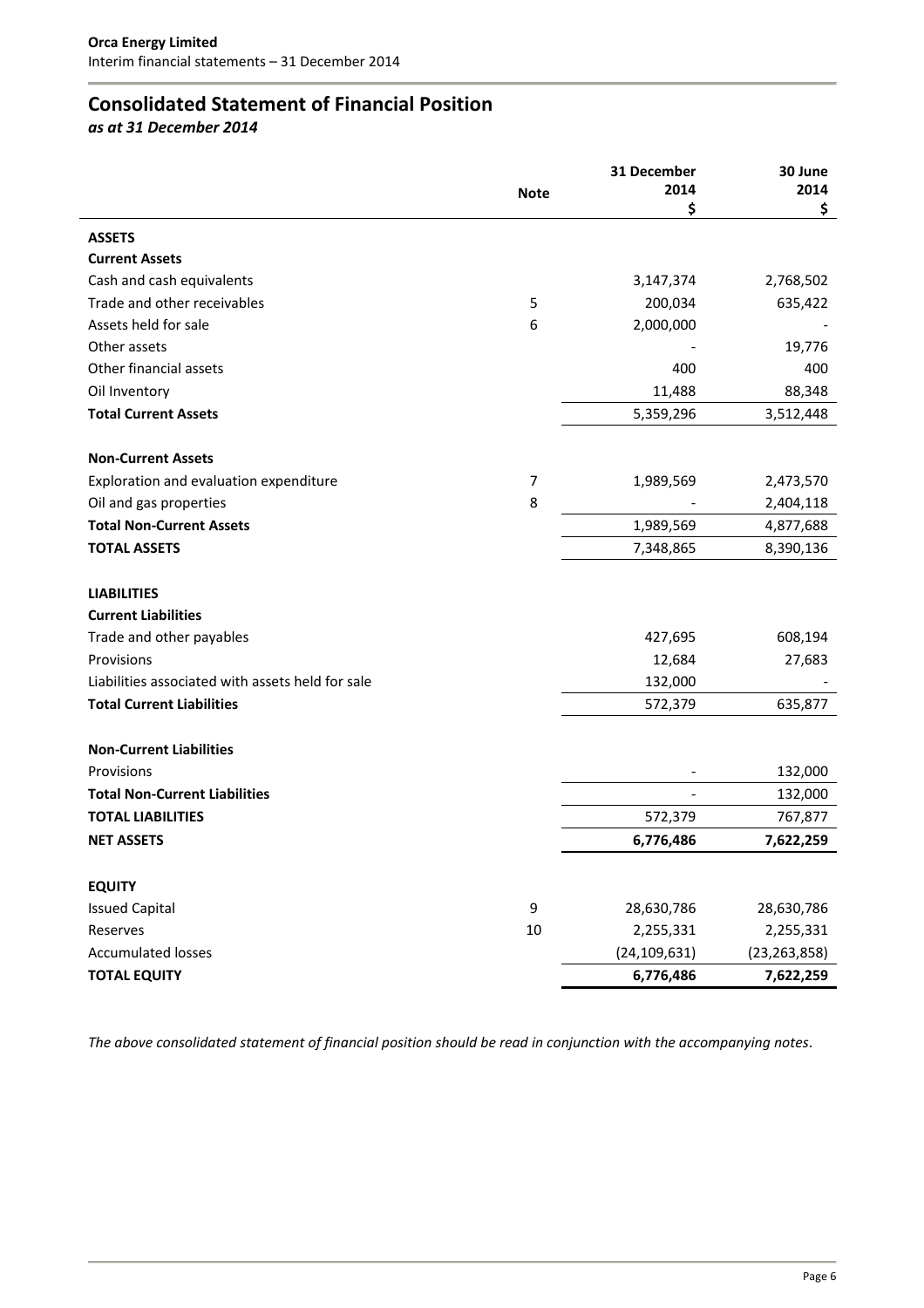# **Consolidated Statement of Changes in Equity**

*for the half‐year ended 31 December 2014*

|                                                                      | <b>Issued Capital</b> | <b>Accumulated</b> | Option          |              |
|----------------------------------------------------------------------|-----------------------|--------------------|-----------------|--------------|
|                                                                      | Ordinary              | losses             | <b>Reserves</b> | <b>Total</b> |
|                                                                      |                       |                    |                 | Ś            |
| As at 1 July 2013                                                    | 30,669,331            | (23, 562, 818)     | 2,041,197       | 9,147,710    |
| Total comprehensive income for the period                            |                       |                    |                 |              |
| Profit for the period                                                |                       | 1,552,215          |                 | 1,552,215    |
| Other comprehensive income                                           |                       |                    |                 |              |
| Total comprehensive income for the period:                           |                       | 1,552,215          |                 | 1,552,215    |
| Transactions with their owners in their capacity as owners:          |                       |                    |                 |              |
| Securities bought back during the period including transaction costs | (1,865,528)           |                    |                 | (1,865,528)  |
| Options issued during the period                                     |                       |                    | 214,134         | 214,134      |
| Total contributions by and distributions to owners                   | (1,865,528)           |                    | 214,134         | (1,651,394)  |
| As at 31 December 2013                                               | 28,803,803            | (22,010,603)       | 2,255,331       | 9,048,531    |
| As at 1 July 2014                                                    | 28,630,786            | (23, 263, 858)     | 2,255,331       | 7,622,259    |
| Total comprehensive income for the period                            |                       |                    |                 |              |
| (Loss) for the period                                                |                       | (845, 773)         |                 | (845, 773)   |
| Other comprehensive income                                           |                       |                    |                 |              |
| Total comprehensive (loss) for the period:                           |                       | (845, 773)         |                 | (845, 773)   |
| Transactions with their owners in their capacity as owners:          |                       |                    |                 |              |
| As at 31 December 2014                                               | 28,630,786            | (24, 109, 631)     | 2,255,331       | 6,776,486    |

The above consolidated statement of changes in equity should be read in conjunction with the accompanying notes.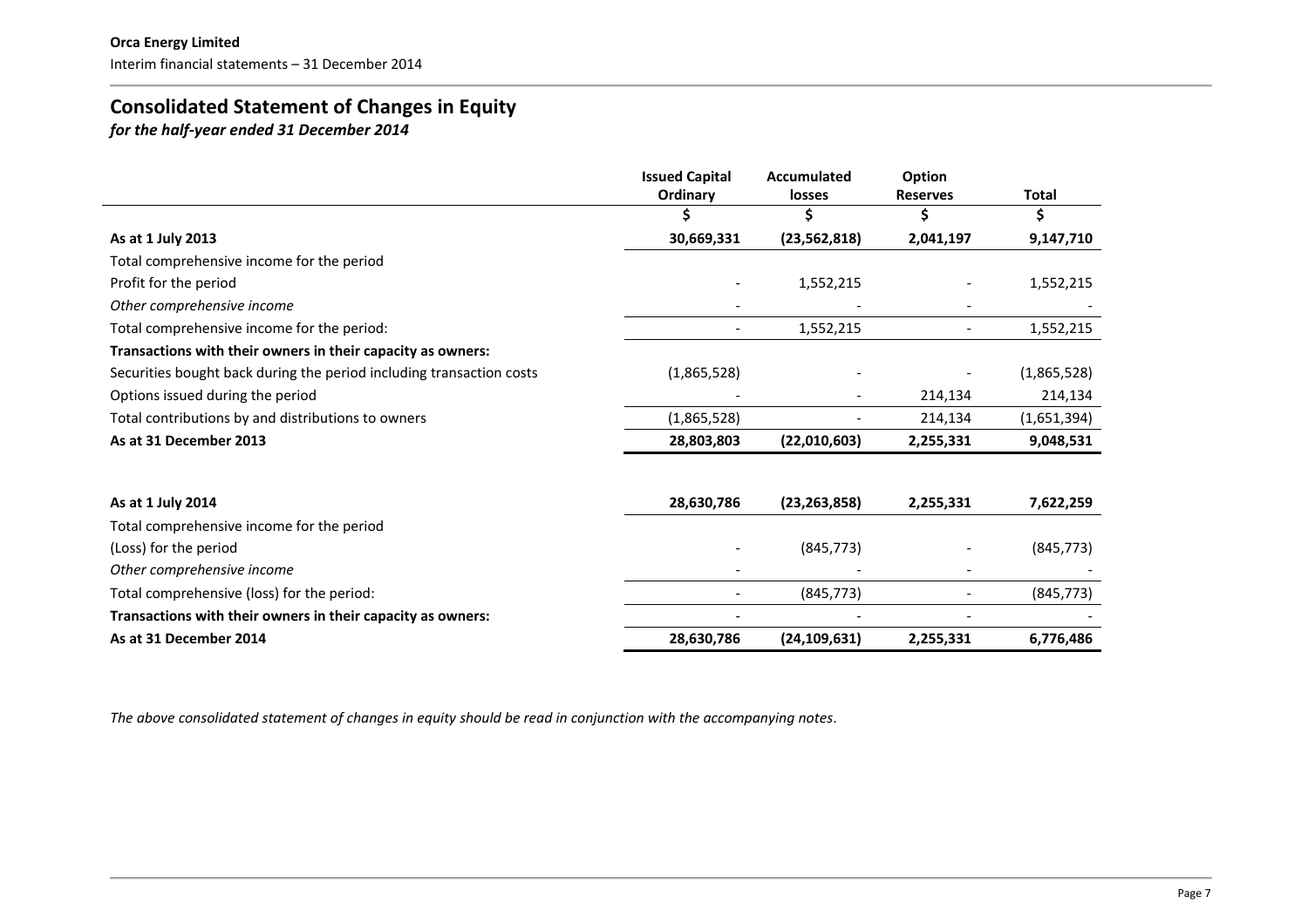# **Consolidated Statement of Cash flows**

*for the half‐year ended 31 December 2014*

|                                                               | 31 December   | 31 December |
|---------------------------------------------------------------|---------------|-------------|
|                                                               | 2014          | 2013        |
|                                                               | \$            | \$          |
| <b>Cash Flows from Operating Activities</b>                   |               |             |
| Payments to suppliers and employees (including cost of sales) | (1,241,278)   | (558, 052)  |
| Receipts from sales and related debtors                       | 2,272,094     | 322,932     |
| Interest received                                             | 4,131         | 29,791      |
| Other revenue                                                 |               | 4,496       |
| Net cash provided by/ (used in) operating activities          | 1,034,947     | (200, 833)  |
|                                                               |               |             |
| <b>Cash Flows from Investing Activities</b>                   |               |             |
| Payments for exploration and evaluation expenditure           | (825, 563)    | (8, 413)    |
| Payment for development of oil and gas properties             | (275, 233)    |             |
| Reimbursement of exploration and evaluation expenditure       |               | 1,654,673   |
| Net cash (used in)/ provided by investing activities          | (1, 100, 796) | 1,646,260   |
| <b>Cash Flow From Financing Activities</b>                    |               |             |
| Payments for share transaction costs                          |               | (25, 528)   |
| Net cash used in financing activities                         |               | (25, 528)   |
|                                                               |               |             |
| Net (decrease)/ increase in cash held                         | (65, 849)     | 1,419,899   |
| Cash and cash equivalents at the beginning of the half-year   | 2,768,502     | 1,615,645   |
| Net foreign exchange differences                              | 444,721       |             |
| Cash and cash equivalents at end of half-year                 | 3,147,374     | 3,035,544   |

*The above consolidated statement of cashflows should be read in conjunction with the accompanying notes*.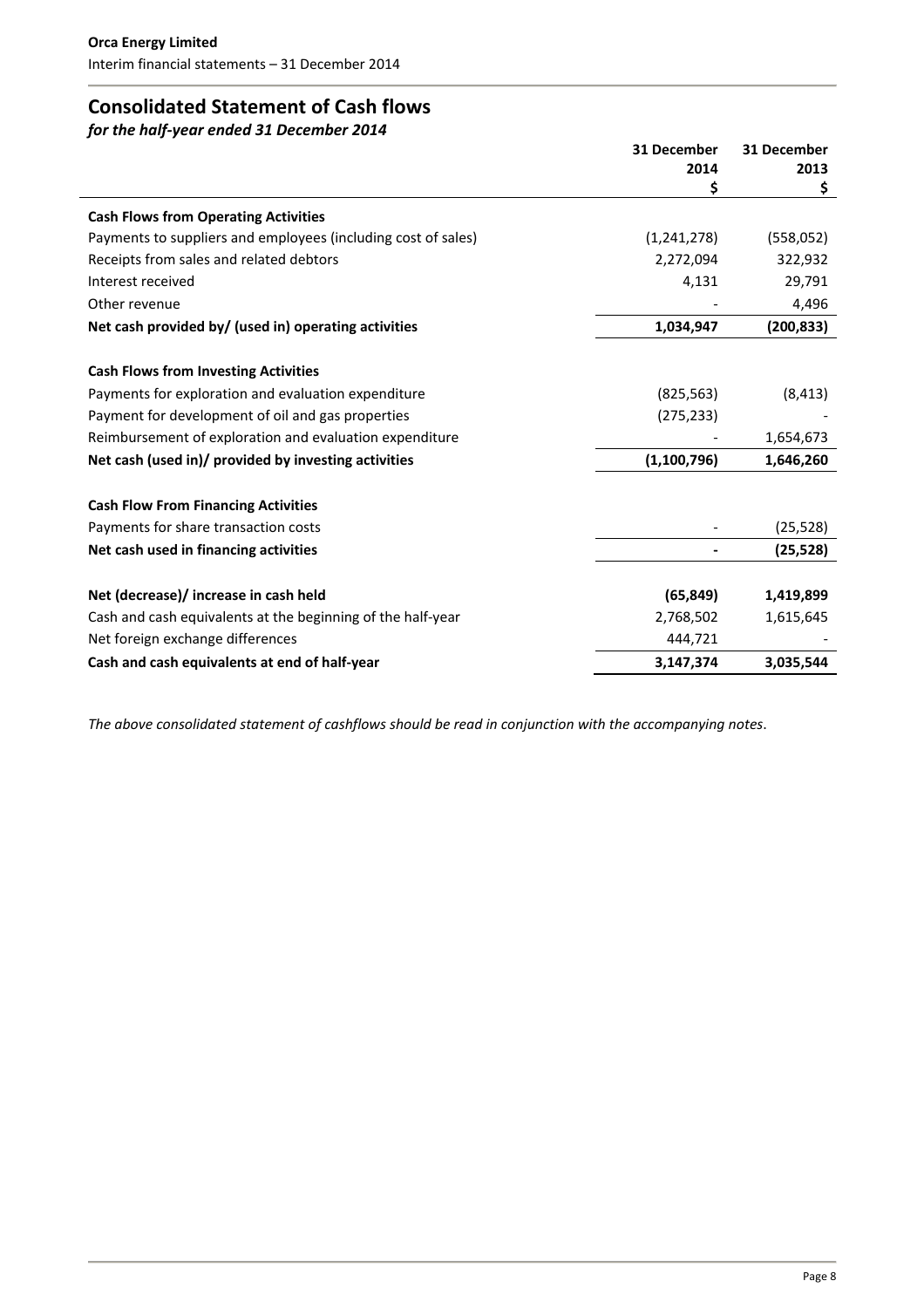# **Condensed Notes to the Financial Statements**

### **1. Summary of Significant Accounting Policies**

#### **a) Basis of Preparation**

These general purpose financial statements for the interim half‐year reporting period ended 31 December 2014 have been prepared in accordance with requirements of the Corporations Act 2001 and Australian Accounting Standards including AASB 134: Interim Financial Reporting.

This interim financial report is intended to provide users with an update on the latest annual financial statements of Orca Energy Limited. As such, it does not contain information that represents relatively insignificant changes occurring during the half‐year. It is therefore recommended that this financial report be read in conjunction with the annual financial statements of the Group for the year ended 30 June 2014, together with any public announcements made during the half‐year.

The same accounting policies and methods of computation have been followed in this interim financial report as were applied in the most recent annual financial statements except for the adoption of the following new and revised Accounting Standards. The Group has adopted all of the new and revised Standards and Interpretations issued by the Australian Accounting Standards Board (the AASB) that are relevant to their operations and effective for the current half‐year.

### **b) Accounting Policies**

The same accounting policies and methods of computation have been followed in this interim financial report as were applied in the most recent annual financial statements.

### **c) New and Revised Accounting Requirements Applicable to the Current Half‐year Reporting Period**

The Group has considered the implications of new and amended Accounting Standards that became applicable for reporting periods commencing after 1 January 2014 but determined that their application to the financial statements is either not relevant or not material.

### **2. Accounting policies**

### **Principles of Consolidation**

The consolidated financial statements incorporate all of the assets, liabilities and results of the parent (Orca Energy Limited) and all of the subsidiaries. Subsidiaries are entities the parent controls. The parent controls an entity when it is exposed to, or has rights to, variable returns from its involvement with the entity and has the ability to affect those returns through its power over the entity.

The assets, liabilities and results of all subsidiaries are fully consolidated into the financial statements of the Group from the date on which control is obtained by the Group. The consolidation of a subsidiary is discontinued from the date that control ceases. Intercompany transactions, balances and unrealised gains or losses on transactions between Group entities are fully eliminated on consolidation. Accounting policies of subsidiaries have been changed and adjustments made where necessary to ensure uniformity of the accounting policies adopted by the Group.

Equity interests in a subsidiary not attributable, directly or indirectly, to the Group are presented as "non controlling interests". The Group initially recognises non-controlling interests that are present ownership interests in subsidiaries and are entitled to a proportionate share of the subsidiary's net assets on liquidation at either fair value or at the non-controlling interests' proportionate share of the subsidiary's net assets. Subsequent to initial recognition, non‐controlling interests are attributed their share of profit or loss and each component of other comprehensive income. Non‐controlling interests are shown separately within the equity section of the statement of financial position and statement of comprehensive income.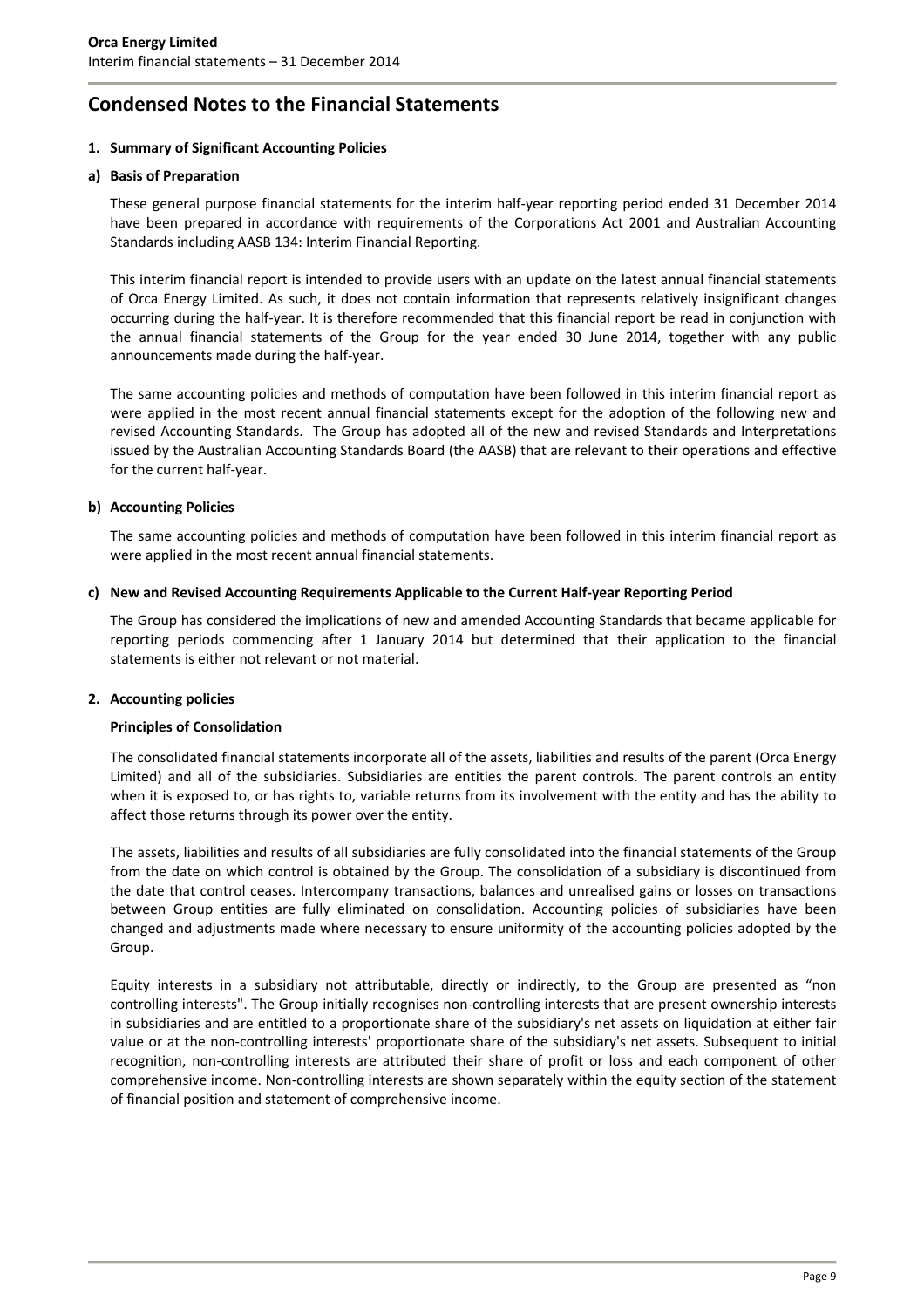# **Condensed Notes to the Financial Statements (Continued)**

|    |                                    | 31 December | 31 December |
|----|------------------------------------|-------------|-------------|
|    |                                    | 2014        | 2013        |
|    |                                    | \$          | \$          |
| 3. | <b>REVENUE</b>                     |             |             |
|    | Revenue for the period             | 1,872,573   | 737,909     |
|    |                                    | 1,872,573   | 737,909     |
| 4. | <b>COST OF SALES</b>               |             |             |
|    | Cost of sales for the period       | 1,589,637   | 329,892     |
|    |                                    | 1,589,637   | 329,892     |
|    |                                    |             |             |
|    |                                    | 31 December | 30 June     |
|    |                                    | 2014        | 2014        |
|    |                                    | \$          | \$          |
| 5. | <b>TRADE AND OTHER RECEIVABLES</b> |             |             |
|    | Trade debtors                      | 100,872     | 623,658     |
|    | Other receivables                  | 67,234      |             |
|    | <b>GST</b> receivable              | 31,928      | 11,764      |
|    |                                    | 200,034     | 635,422     |

Trade and other receivables are non-interest bearing and generally on 30 to 60 day terms. The other classes within trade and other receivables do not contain impaired assets and are not past due.

### **6. ASSETS HELD FOR SALE**

| PPL 251, PRL 117 and PEL 110 | 2,000,000 | $\overline{\phantom{0}}$ |
|------------------------------|-----------|--------------------------|
|                              | 2,000,000 |                          |

Orca has entered into a binding Sales Agreement with Senex Energy Limited to sell its Cooper Basin Assets for approximately \$2,000,000 in cash, with an effective date of 1 January 2015 (refer to note 14).

### **7. EXPLORATION AND EVALUATION EXPENDITURE**

|    | Costs carried forward in respect of areas of interest in the following phases:                                       |               |               |
|----|----------------------------------------------------------------------------------------------------------------------|---------------|---------------|
|    | Exploration and evaluation phase - at cost                                                                           | 1,989,569     | 2,473,570     |
|    |                                                                                                                      |               |               |
|    | <b>Movement</b>                                                                                                      |               |               |
|    | Opening balance                                                                                                      | 2,473,570     | 6,045,863     |
|    | Expenditure capitalised                                                                                              | 712,219       | 53,327        |
|    | Impaired expenditure                                                                                                 | (1, 196, 220) | (2, 158, 006) |
|    | Assets transferred to oil and gas properties                                                                         |               | (1,467,614)   |
|    | Closing balance                                                                                                      | 1,989,569     | 2,473,570     |
| 8. | <b>OIL AND GAS PROPERTIES</b>                                                                                        |               |               |
|    | Costs carried forward in respect of areas of interest in the following phases:<br>Oil and gas properties $-$ at cost |               | 2,404,118     |
|    |                                                                                                                      |               |               |
|    | <b>Movement</b>                                                                                                      |               |               |
|    | <b>Opening Balance</b>                                                                                               | 2,404,118     |               |
|    | Assets transferred to oil and gas properties                                                                         |               | 1,467,614     |
|    | Additions                                                                                                            | 275,233       | 1,497,074     |
|    | Assets transferred to assets held for sale                                                                           | (2,000,000)   |               |
|    | Amortisation/impairment                                                                                              | (679, 351)    | (560, 570)    |
|    | Closing balance                                                                                                      |               | 2,404,118     |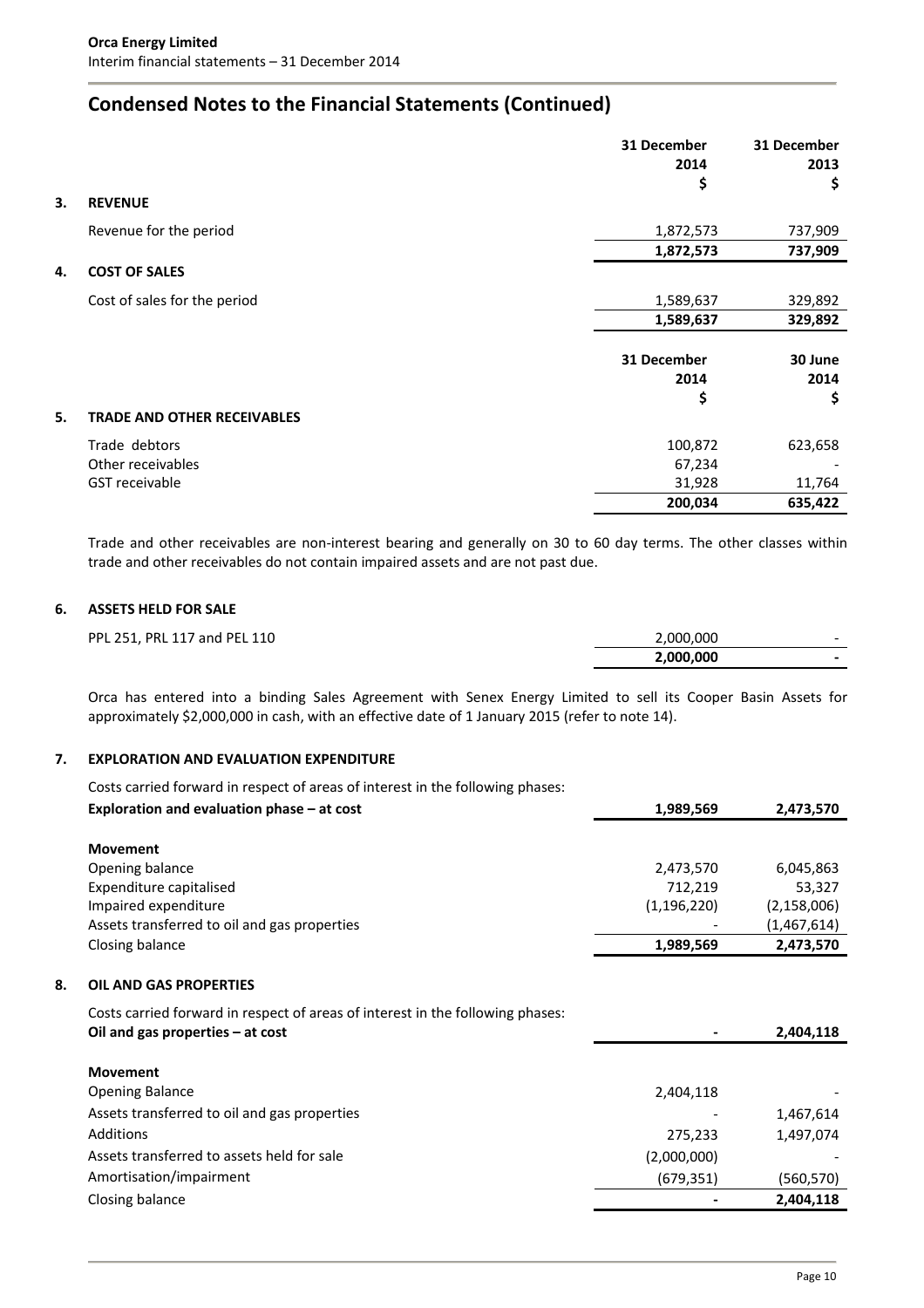# **Condensed Notes to the Financial Statements (Continued)**

| 9.  | <b>ISSUED CAPITAL</b>                        |             |                  | 31 December<br>2014<br>\$ | 30 June<br>2014<br>\$ |
|-----|----------------------------------------------|-------------|------------------|---------------------------|-----------------------|
|     | Issued and paid up capital<br>(a)            |             |                  |                           |                       |
|     | Issued and fully paid                        |             |                  | 28,629,986                | 28,629,986            |
|     | Converting preference shares                 |             |                  | 800                       | 800                   |
|     |                                              |             |                  | 28,630,786                | 28,630,786            |
|     |                                              |             | 31 December 2014 |                           | 30 June 2014          |
|     |                                              | No.         | \$               | No.                       | \$                    |
|     | (b)<br>Movements in ordinary shares on issue |             |                  |                           |                       |
|     | Opening balance                              | 451,382,876 | 28,629,986       | 575,033,775               | 30,668,531            |
|     | Share buy-back Senex Energy                  |             |                  | (115,000,000)             | (1,840,000)           |
|     | Unmarketable parcel buy-back                 |             |                  | (8,650,899)               | (173, 018)            |
|     | Transaction costs relating to buy-back       |             |                  |                           | (25, 527)             |
|     | Closing balance                              | 451,382,876 | 28,629,986       | 451,382,876               | 28,629,986            |
|     | (c)<br><b>Converting preference shares</b>   |             |                  |                           |                       |
|     | Opening balance                              | 2,006       | 800              | 2,006                     | 800                   |
|     | Closing balance                              | 2,006       | 800              | 2,006                     | 800                   |
|     |                                              |             |                  | 31 December               | 30 June               |
|     |                                              |             |                  | 2014                      | 2014                  |
| 10. | <b>RESERVES</b>                              |             |                  | \$                        | \$                    |
|     |                                              |             |                  |                           |                       |
|     | Option Reserve <sup>1</sup>                  |             |                  | 2,255,331                 | 2,255,331             |
|     |                                              |             |                  | 2,255,331                 | 2,255,331             |

 $1$  The option reserve is used to record the value of equity benefits provided to Directors, executives and employees as part of their remuneration and non‐employees for their goods and services.

# **11. SEGMENT INFORMATION**

The Group has identified its operating segments based on the internal reports that are reviewed and used by the Board of Directors (chief operating decision makers) in assessing performance and determining the allocation of resources. The Group's primary segment is one business, being development, exploration and evaluation of oil and gas. During the half year ended 31 December 2014 the consolidated entity operated in the following Geographic Segments: Australia and USA. (2013: Australia and USA).

| 31 December<br>2014 | 31 December<br>2013                                                                                                |
|---------------------|--------------------------------------------------------------------------------------------------------------------|
|                     |                                                                                                                    |
| 1,872,573           | 2,577,909                                                                                                          |
|                     | Revenue/ other income attributable to external customers is disclosed below, based on the location of the external |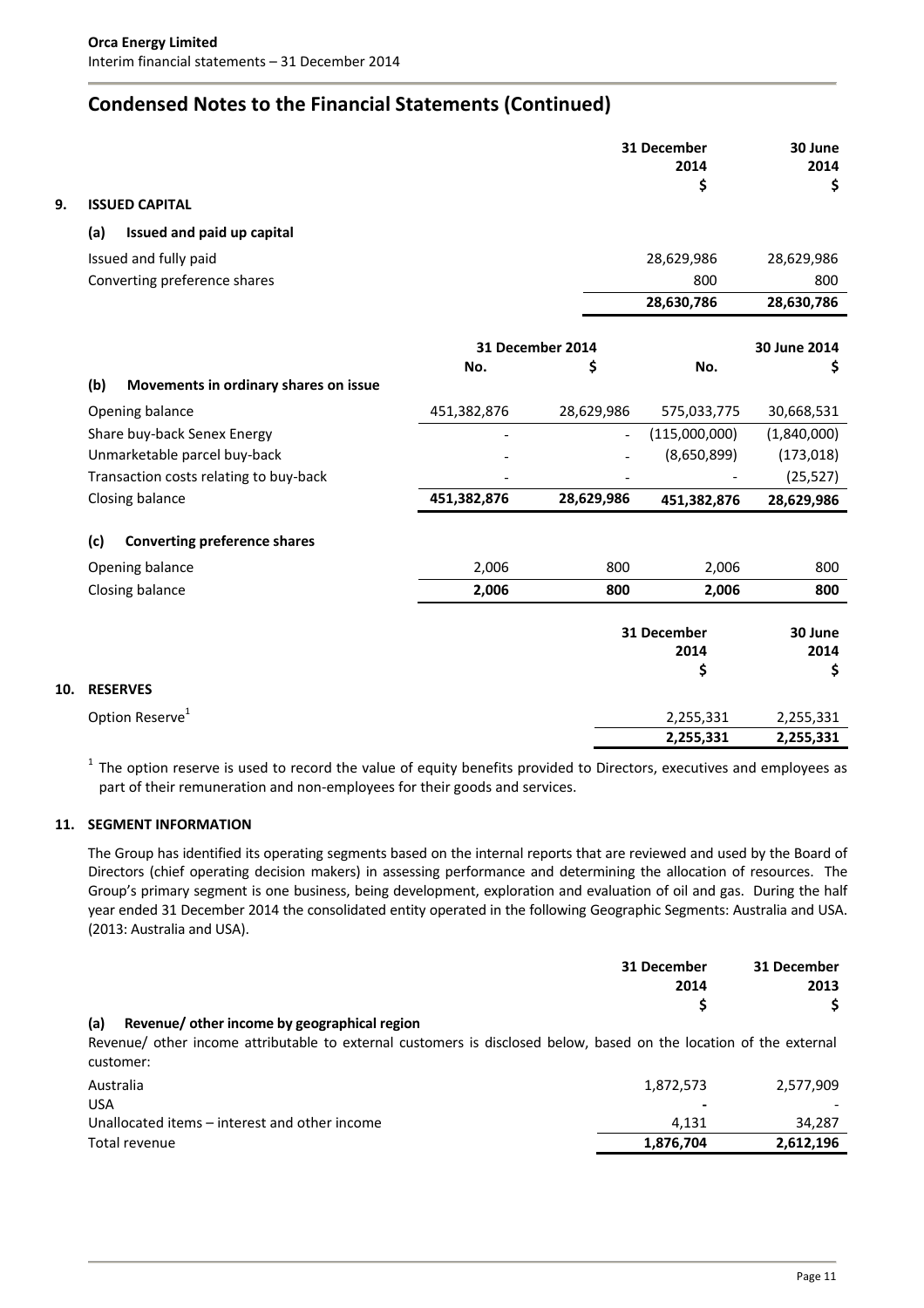# **Condensed Notes to the Financial Statements (Continued)**

|                                                                                                                                                              | 31 December<br>2014<br>\$ | 31 December<br>2013<br>\$ |
|--------------------------------------------------------------------------------------------------------------------------------------------------------------|---------------------------|---------------------------|
| (b)<br>(Loss)/Profit by geographical region<br>Profit attributable to external customers is disclosed below, based on the location of the external customer: |                           |                           |
| Australia                                                                                                                                                    | (849, 904)                | 1,517,928                 |
| <b>USA</b>                                                                                                                                                   |                           |                           |
| Unallocated items – interest and other income                                                                                                                | 4,131                     | 34,287                    |
| Total (Loss)/Profit                                                                                                                                          | (845, 773)                | 1,552,215                 |
|                                                                                                                                                              | 31 December<br>2014       | 30 June<br>2014           |
|                                                                                                                                                              | \$                        | \$                        |
| (c)<br>Assets by geographical region<br>The location of the segment assets is disclosed below by geographical location of the assets:                        |                           |                           |
| Australia                                                                                                                                                    | 5,359,296                 | 6,390,126                 |
| <b>USA</b>                                                                                                                                                   | 1,989,569                 | 2,000,010                 |
| <b>Total Assets</b>                                                                                                                                          | 7,348,865                 | 8,390,136                 |
| (d)<br>Liabilities by geographical region<br>The location of the segment liabilities is disclosed below by geographical location of the assets:              |                           |                           |
| Australia                                                                                                                                                    | 572,378                   | 757,446                   |
| <b>USA</b>                                                                                                                                                   |                           | 10,431                    |
| <b>Total Liabilities</b>                                                                                                                                     | 572,378                   | 767,877                   |
| <b>DROELT ON EARMADOUM</b>                                                                                                                                   |                           |                           |

### **12. PROFIT ON FARMDOWN**

On the 14th June 2013 the group entered into an agreement with Senex Energy Limited regarding the sale of its 20% participating interest in PEL115. The transaction required shareholder approval which was subsequently received on the 7th August 2013. At 30 June 2013 the below assets were classified as held for sale as they were costs which would be reimbursed or accrued payables which were subsequently free-carried. For the half-year ended 31 December 2013 the Company recognised a \$1,840,000 profit on the farmdown of these assets.

### **13. DIVIDENDS**

No dividend has been declared or paid during the period ended 31 December 2014.

### **14. EVENTS SUBSEQUENT TO REPORTING DATE**

On 13 March 2015 Orca announced that it had entered into a binding Sales Agreement (the Transaction) with Senex Energy Limited (ASX: SXY) to sell its Cooper Basin Assets for approximately \$2,000,000 in cash, with an effective date of 1 January 2015. Orca (and its wholly owned subsidiary, Komodo Energy Pty Ltd (Komodo)) will sell to Senex the following permit and associated joint venture interests:

- i. Komodo's 20% interest in Burruna oil field, being petroleum production licence 251 (PPL 251)
- ii. Komodo's 20% interest in Fury oil field and petroleum retention licence 117 (PRL 117)
- iii. Orca's 20% interest in petroleum exploration licence 110 (PEL 110).

The Transaction is subject to regulatory approvals, with settlement expected to occur on or before 31 May 2015.

Throughout the course of the past year, Orca has worked very closely and effectively with Senex Energy in trying to deliver value to shareholders via these assets. Given the assets will require further investment, the monetisation of Orca's Cooper Basin interests is a prudent course of action in the current low oil price environment and will enable Orca to focus its efforts and investment on its Seabiscuit project in Texas, USA as well as pursuing other opportunities.

The disposal of these assets will leave Orca with in excess of \$5,000,000 in cash (approx. 1.1c per share) and a board and management team focused on delivering long term and sustainable value for shareholders.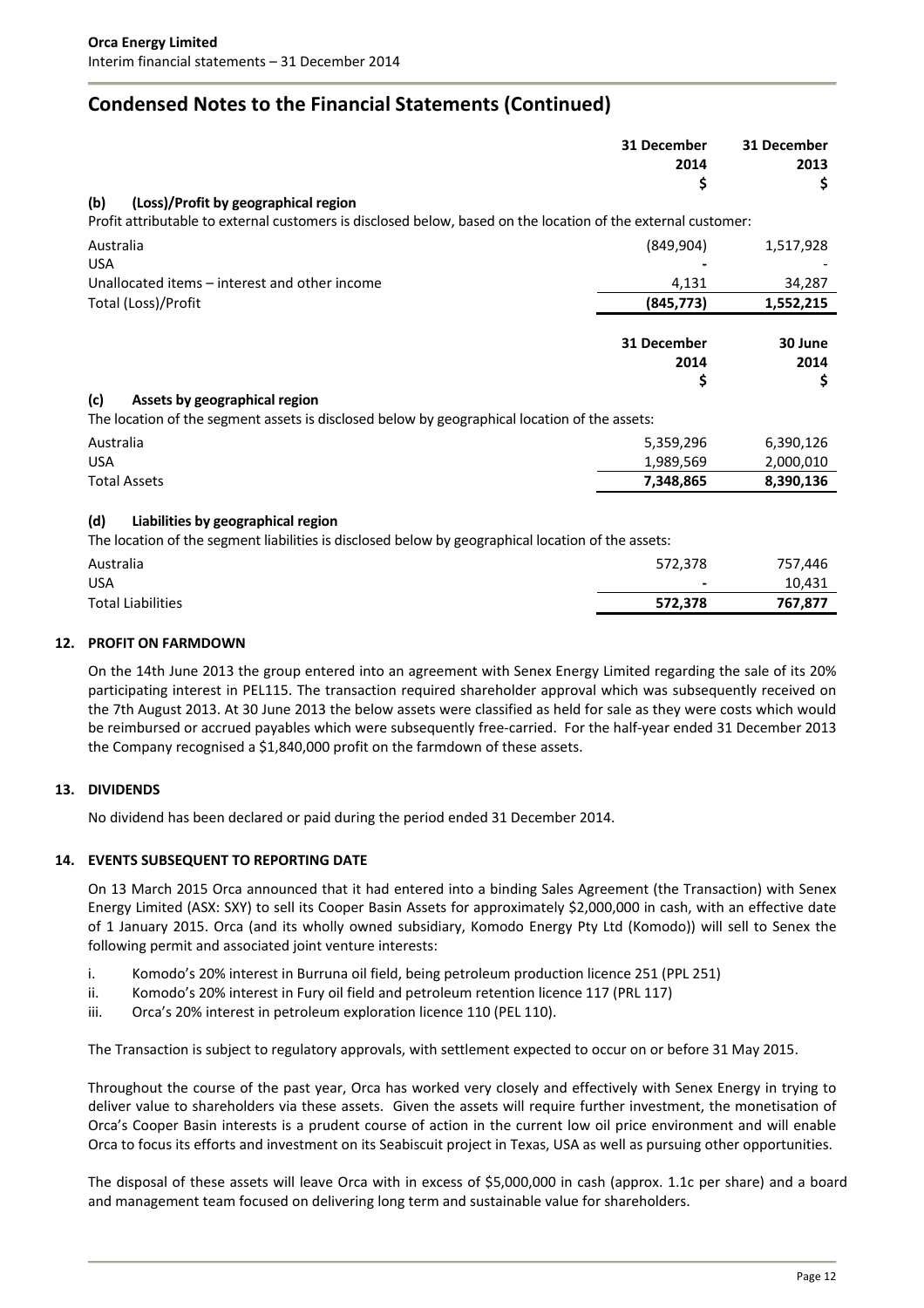### **15. CONTINGENT LIABILITIES**

The Directors are not aware of any new contingent liabilities as at 31 December 2014. There has been no change in contingent liabilities since the last annual reporting date.

### **16. SUBSIDIARIES**

The consolidated financial statements include the financial statements of Orca Energy Limited and the subsidiaries listed in the following table.

| <b>Name</b>                    | Country of<br>Incorporation | % Equity Interest<br>31 December 2014 | % Equity Interest<br>30 Jun 2014 |
|--------------------------------|-----------------------------|---------------------------------------|----------------------------------|
| Komodo Energy Pty Ltd          | Australia                   | 100%                                  | 100%                             |
| Sugarbay Investments Pty Ltd   | Australia                   | 100%                                  | 100%                             |
| Crestwood Pty Ltd <sup>1</sup> | Australia                   | 100%                                  | -                                |

 $^1$  Crestwood Pty Ltd was incorporated on 5 September 2014.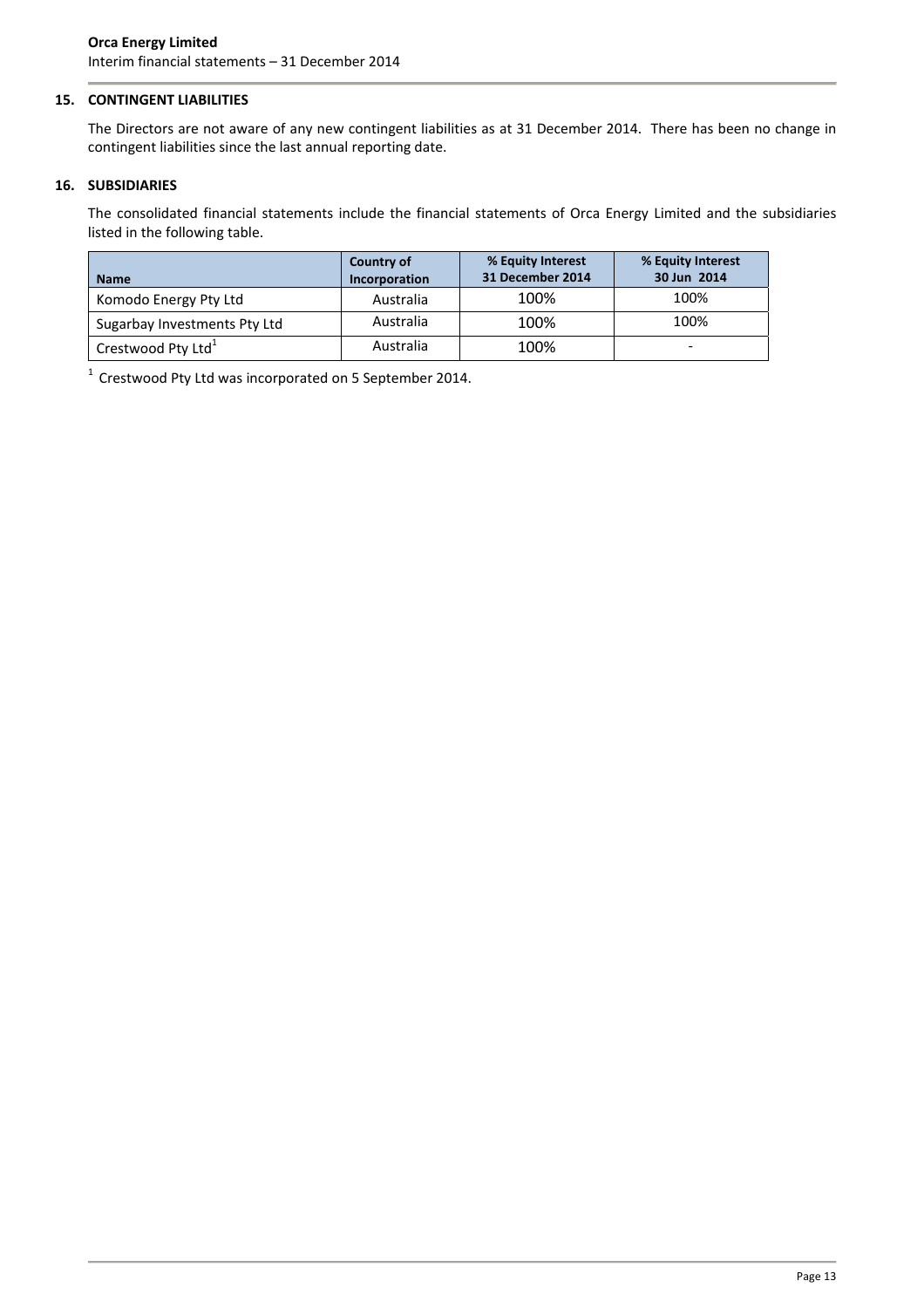# **Directors' Declaration**

The Directors of the Company declare that:

- 1) The condensed financial statements and notes as set out on pages 5 to 13 are in accordance with the *Corporations Act 2001* and:
	- (a) comply with the Accounting Standard AASB 134 *Interim Financial Reporting* and the *Corporations Regulations 2001*;
	- (b) give a true and fair view of the Group's financial position as at 31 December 2014 and of its performance, as represented by the results of its operations, changes in equity and its cash flows for the period from 1 July 2014 to 31 December 2014.
- 2) At the date of this statement, in the Directors' opinion, there are reasonable grounds to believe that Orca Energy Limited will be able to pay its debts as and when they become due and payable.

This statement is made in accordance with a resolution of the Board of Directors made pursuant to S.303(5) of the Corporations Act 2001.

nuse

Greg Bandy Managing Director

Perth, Western Australia, 16 March 2015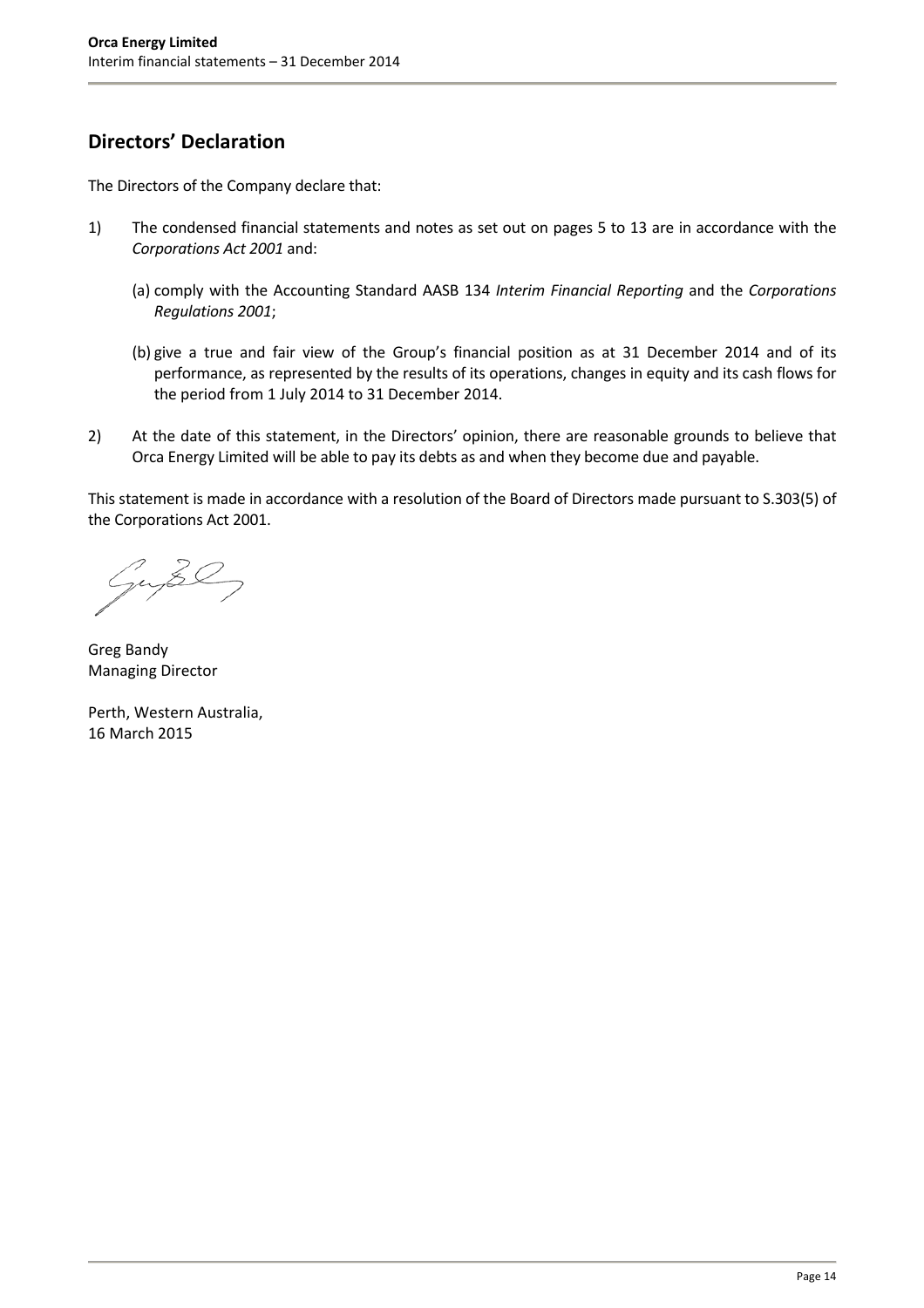Stantons International Audit and Consulting Pty Ltd



PO Box 1908 West Perth WA 6872 Australia

Level 2, 1 Walker Avenue West Perth WA 6005 Australia

> Tel: +61 8 9481 3188 Fax: +61 8 9321 1204

ABN: 84 144 581 519 www.stantons.com.au

### **INDEPENDENT AUDITOR'S REVIEW REPORT TO THE MEMBERS OF ORCA ENERGY LIMITED**

### **Report on the Half-Year Financial Report**

We have reviewed the accompanying half-year financial report of Orca Energy Limited, which comprises the condensed statement of financial position as at 31 December 2014, the condensed consolidated statement of profit or loss and other comprehensive income, condensed consolidated statement of changes in equity, and condensed consolidated statement of cash flows for the halfyear ended on that date, condensed notes comprising a summary of significant accounting policies and other explanatory information, and the directors' declaration for Orca Energy Limited (the consolidated entity). The consolidated entity comprises both Orca Energy Limited (the Company) and the entities it controlled during the half year.

### *Directors' Responsibility for the Half-Year Financial Report*

The directors of Orca Energy Limited are responsible for the preparation of the half-year financial report that gives a true and fair view in accordance with Australian Accounting Standards (including the Australian Accounting Interpretations) and the *Corporations Act 2001* and for such internal control as the directors determine is necessary to enable the preparation of the half-year financial report that is free from material misstatement, whether due to fraud or error.

### *Auditor's Responsibility*

Our responsibility is to express a conclusion on the half-year financial report based on our review. We conducted our review in accordance with Auditing Standard on Review Engagements ASRE 2410 *Review of a Financial Report Performed by the Independent Auditor of the Entity*, in order to state whether, on the basis of the procedures described, we have become aware of any matter that makes us believe that the half year financial report is not in accordance with the *Corporations Act 2001* including: giving a true and fair view of the consolidated entity's financial position as at 31 December 2014 and its performance for the half-year ended on that date; and complying with Accounting Standard AASB 134 *Interim Financial Reporting* and the *Corporations Regulations 2001*. As the auditor of Orca Energy Limited, ASRE 2410 requires that we comply with the ethical requirements relevant to the audit of the annual financial report.

A review of a half-year financial report consists of making enquiries, primarily of persons responsible for financial and accounting matters, and applying analytical and other review procedures. A review is substantially less in scope than an audit conducted in accordance with Australian Auditing Standards and consequently does not enable us to obtain assurance that we would become aware of all significant matters that might be identified in an audit. Accordingly, we do not express an audit opinion.

Whilst we considered the effectiveness of management's internal controls over financial reporting when determining the nature and extent of our procedures, our review was not designed to provide assurance on internal controls.

Our review did not involve an analysis of the prudence of business decisions made by the directors or management.